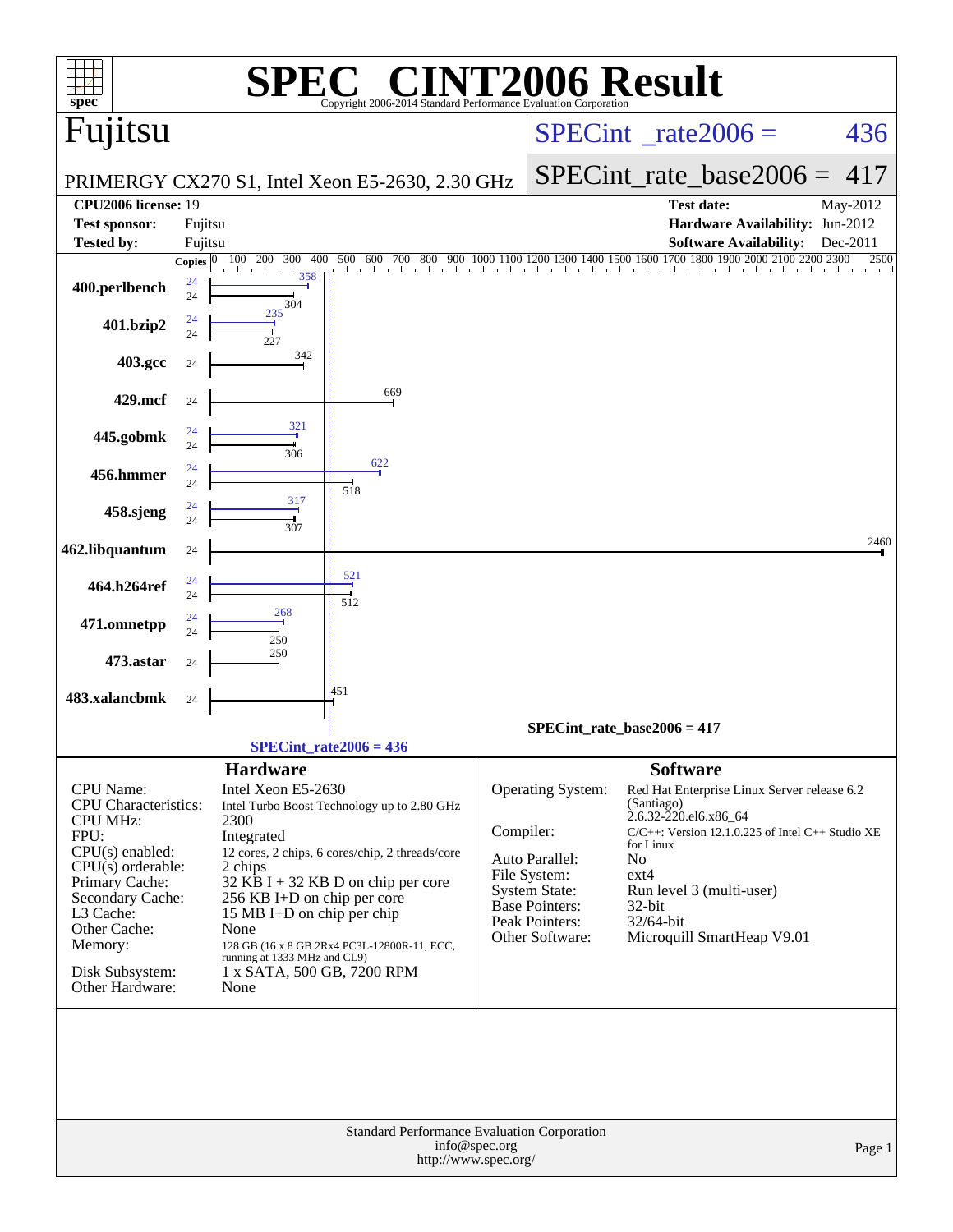

# **[SPEC CINT2006 Result](http://www.spec.org/auto/cpu2006/Docs/result-fields.html#SPECCINT2006Result)**

#### Fujitsu

#### SPECint rate $2006 = 436$

PRIMERGY CX270 S1, Intel Xeon E5-2630, 2.30 GHz

[SPECint\\_rate\\_base2006 =](http://www.spec.org/auto/cpu2006/Docs/result-fields.html#SPECintratebase2006) 417

**[CPU2006 license:](http://www.spec.org/auto/cpu2006/Docs/result-fields.html#CPU2006license)** 19 **[Test date:](http://www.spec.org/auto/cpu2006/Docs/result-fields.html#Testdate)** May-2012 **[Test sponsor:](http://www.spec.org/auto/cpu2006/Docs/result-fields.html#Testsponsor)** Fujitsu **[Hardware Availability:](http://www.spec.org/auto/cpu2006/Docs/result-fields.html#HardwareAvailability)** Jun-2012 **[Tested by:](http://www.spec.org/auto/cpu2006/Docs/result-fields.html#Testedby)** Fujitsu **Fugital Example 2011 [Software Availability:](http://www.spec.org/auto/cpu2006/Docs/result-fields.html#SoftwareAvailability)** Dec-2011

#### **[Results Table](http://www.spec.org/auto/cpu2006/Docs/result-fields.html#ResultsTable)**

|                                                                                                          | <b>Base</b>   |                |            |                |            |                |             | <b>Peak</b>   |                |              |                |              |                |              |
|----------------------------------------------------------------------------------------------------------|---------------|----------------|------------|----------------|------------|----------------|-------------|---------------|----------------|--------------|----------------|--------------|----------------|--------------|
| <b>Benchmark</b>                                                                                         | <b>Copies</b> | <b>Seconds</b> | Ratio      | <b>Seconds</b> | Ratio      | <b>Seconds</b> | Ratio       | <b>Copies</b> | <b>Seconds</b> | <b>Ratio</b> | <b>Seconds</b> | <b>Ratio</b> | <b>Seconds</b> | <b>Ratio</b> |
| 400.perlbench                                                                                            | 24            | 770            | 304        | 770            | 304        | 772            | 304         | 24            | 652            | 360          | 656            | 357          | 655            | 358          |
| 401.bzip2                                                                                                | 24            | 1020           | 227        | 1017           | 228        | 1019           | 227         | 24            | 987            | 235          | 986            | 235          | 983            | 236          |
| $403.\mathrm{gcc}$                                                                                       | 24            | 565            | 342        | 564            | 342        | 566            | 342         | 24            | 565            | 342          | 564            | 342          | 566            | 342          |
| $429$ .mcf                                                                                               | 24            | 328            | 668        | 327            | 669        | 327            | 669         | 24            | 328            | 668          | 327            | 669          | 327            | 669          |
| $445$ .gobmk                                                                                             | 24            | 811            | 310        | 824            | 306        | 823            | 306         | 24            | 784            | 321          | 783            | 321          | 803            | 313          |
| 456.hmmer                                                                                                | 24            | 432            | 518        | 430            | 520        | 432            | 518         | 24            | <b>360</b>     | 622          | 362            | 619          | 360            | 623          |
| $458$ .sjeng                                                                                             | 24            | 953            | 305        | 947            | 307        | 936            | 310         | 24            | 915            | 317          | 899            | 323          | 918            | 316          |
| 462.libquantum                                                                                           | 24            | 203            | 2460       | 202            | 2460       | 202            | <b>2460</b> | 24            | 203            | 2460         | 202            | 2460         | 202            | 2460         |
| 464.h264ref                                                                                              | 24            | 1031           | 515        | 1038           | 512        | 1037           | 512         | 24            | 1020           | 521          | 1020           | 521          | 1023           | 519          |
| 471.omnetpp                                                                                              | 24            | 599            | <b>250</b> | 599            | 250        | 600            | <b>250</b>  | 24            | 560            | 268          | 560            | 268          | 561            | 267          |
| $473$ . astar                                                                                            | 24            | 673            | 250        | 673            | <b>250</b> | 675            | <b>250</b>  | 24            | 673            | 250          | 673            | 250          | 675            | 250          |
| 483.xalancbmk                                                                                            | 24            | 367            | 451        | 367            | 451        | 367            | 451         | 24            | 367            | 451          | 367            | 451          | 367            | 451          |
| Results appear in the order in which they were run. Bold underlined text indicates a median measurement. |               |                |            |                |            |                |             |               |                |              |                |              |                |              |

#### **[Submit Notes](http://www.spec.org/auto/cpu2006/Docs/result-fields.html#SubmitNotes)**

 The numactl mechanism was used to bind copies to processors. The config file option 'submit' was used to generate numactl commands to bind each copy to a specific processor. For details, please see the config file.

#### **[Operating System Notes](http://www.spec.org/auto/cpu2006/Docs/result-fields.html#OperatingSystemNotes)**

 Stack size set to unlimited using "ulimit -s unlimited" Transparent Huge Pages enabled with: echo always > /sys/kernel/mm/redhat\_transparent\_hugepage/enabled runspec command invoked through numactl i.e.: numactl --interleave=all runspec <etc>

#### **[General Notes](http://www.spec.org/auto/cpu2006/Docs/result-fields.html#GeneralNotes)**

Environment variables set by runspec before the start of the run: LD\_LIBRARY\_PATH = "/SPECcpu2006/libs/32:/SPECcpu2006/libs/64"

 Binaries compiled on a system with 1x Core i7-860 CPU + 8GB memory using RHEL5.5 This result was measured on the PRIMERGY CX250 S1. The PRIMERGY CX250 S1 and the PRIMERGY CX270 S1 are electronically equivalent. For information about Fujitsu please visit: <http://www.fujitsu.com>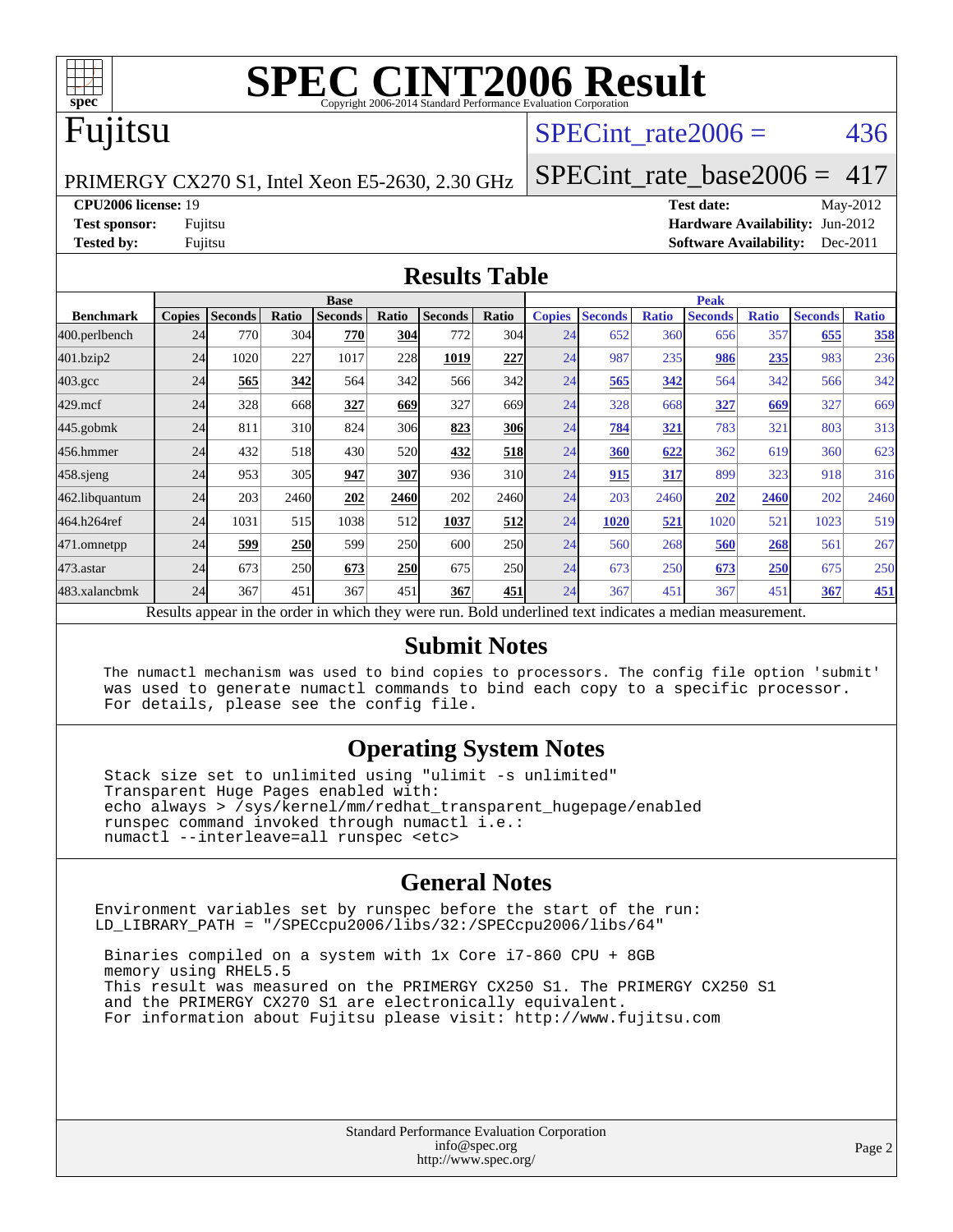

# **[SPEC CINT2006 Result](http://www.spec.org/auto/cpu2006/Docs/result-fields.html#SPECCINT2006Result)**

# Fujitsu

SPECint rate $2006 = 436$ 

PRIMERGY CX270 S1, Intel Xeon E5-2630, 2.30 GHz

[SPECint\\_rate\\_base2006 =](http://www.spec.org/auto/cpu2006/Docs/result-fields.html#SPECintratebase2006)  $417$ **[CPU2006 license:](http://www.spec.org/auto/cpu2006/Docs/result-fields.html#CPU2006license)** 19 **[Test date:](http://www.spec.org/auto/cpu2006/Docs/result-fields.html#Testdate)** May-2012

**[Test sponsor:](http://www.spec.org/auto/cpu2006/Docs/result-fields.html#Testsponsor)** Fujitsu **[Hardware Availability:](http://www.spec.org/auto/cpu2006/Docs/result-fields.html#HardwareAvailability)** Jun-2012 **[Tested by:](http://www.spec.org/auto/cpu2006/Docs/result-fields.html#Testedby)** Fujitsu **Fugital Example 2011 [Software Availability:](http://www.spec.org/auto/cpu2006/Docs/result-fields.html#SoftwareAvailability)** Dec-2011

#### **[Base Compiler Invocation](http://www.spec.org/auto/cpu2006/Docs/result-fields.html#BaseCompilerInvocation)**

[C benchmarks](http://www.spec.org/auto/cpu2006/Docs/result-fields.html#Cbenchmarks):  $\text{icc}$   $-\text{m32}$ 

[C++ benchmarks:](http://www.spec.org/auto/cpu2006/Docs/result-fields.html#CXXbenchmarks) [icpc -m32](http://www.spec.org/cpu2006/results/res2012q3/cpu2006-20120620-23148.flags.html#user_CXXbase_intel_icpc_4e5a5ef1a53fd332b3c49e69c3330699)

#### **[Base Portability Flags](http://www.spec.org/auto/cpu2006/Docs/result-fields.html#BasePortabilityFlags)**

 400.perlbench: [-DSPEC\\_CPU\\_LINUX\\_IA32](http://www.spec.org/cpu2006/results/res2012q3/cpu2006-20120620-23148.flags.html#b400.perlbench_baseCPORTABILITY_DSPEC_CPU_LINUX_IA32) 462.libquantum: [-DSPEC\\_CPU\\_LINUX](http://www.spec.org/cpu2006/results/res2012q3/cpu2006-20120620-23148.flags.html#b462.libquantum_baseCPORTABILITY_DSPEC_CPU_LINUX) 483.xalancbmk: [-DSPEC\\_CPU\\_LINUX](http://www.spec.org/cpu2006/results/res2012q3/cpu2006-20120620-23148.flags.html#b483.xalancbmk_baseCXXPORTABILITY_DSPEC_CPU_LINUX)

#### **[Base Optimization Flags](http://www.spec.org/auto/cpu2006/Docs/result-fields.html#BaseOptimizationFlags)**

[C benchmarks](http://www.spec.org/auto/cpu2006/Docs/result-fields.html#Cbenchmarks):

[-xSSE4.2](http://www.spec.org/cpu2006/results/res2012q3/cpu2006-20120620-23148.flags.html#user_CCbase_f-xSSE42_f91528193cf0b216347adb8b939d4107) [-ipo](http://www.spec.org/cpu2006/results/res2012q3/cpu2006-20120620-23148.flags.html#user_CCbase_f-ipo) [-O3](http://www.spec.org/cpu2006/results/res2012q3/cpu2006-20120620-23148.flags.html#user_CCbase_f-O3) [-no-prec-div](http://www.spec.org/cpu2006/results/res2012q3/cpu2006-20120620-23148.flags.html#user_CCbase_f-no-prec-div) [-opt-prefetch](http://www.spec.org/cpu2006/results/res2012q3/cpu2006-20120620-23148.flags.html#user_CCbase_f-opt-prefetch) [-opt-mem-layout-trans=3](http://www.spec.org/cpu2006/results/res2012q3/cpu2006-20120620-23148.flags.html#user_CCbase_f-opt-mem-layout-trans_a7b82ad4bd7abf52556d4961a2ae94d5)

[C++ benchmarks:](http://www.spec.org/auto/cpu2006/Docs/result-fields.html#CXXbenchmarks)

[-xSSE4.2](http://www.spec.org/cpu2006/results/res2012q3/cpu2006-20120620-23148.flags.html#user_CXXbase_f-xSSE42_f91528193cf0b216347adb8b939d4107) [-ipo](http://www.spec.org/cpu2006/results/res2012q3/cpu2006-20120620-23148.flags.html#user_CXXbase_f-ipo) [-O3](http://www.spec.org/cpu2006/results/res2012q3/cpu2006-20120620-23148.flags.html#user_CXXbase_f-O3) [-no-prec-div](http://www.spec.org/cpu2006/results/res2012q3/cpu2006-20120620-23148.flags.html#user_CXXbase_f-no-prec-div) [-opt-prefetch](http://www.spec.org/cpu2006/results/res2012q3/cpu2006-20120620-23148.flags.html#user_CXXbase_f-opt-prefetch) [-opt-mem-layout-trans=3](http://www.spec.org/cpu2006/results/res2012q3/cpu2006-20120620-23148.flags.html#user_CXXbase_f-opt-mem-layout-trans_a7b82ad4bd7abf52556d4961a2ae94d5) [-Wl,-z,muldefs](http://www.spec.org/cpu2006/results/res2012q3/cpu2006-20120620-23148.flags.html#user_CXXbase_link_force_multiple1_74079c344b956b9658436fd1b6dd3a8a) [-L/smartheap -lsmartheap](http://www.spec.org/cpu2006/results/res2012q3/cpu2006-20120620-23148.flags.html#user_CXXbase_SmartHeap_7c9e394a5779e1a7fec7c221e123830c)

#### **[Base Other Flags](http://www.spec.org/auto/cpu2006/Docs/result-fields.html#BaseOtherFlags)**

[C benchmarks](http://www.spec.org/auto/cpu2006/Docs/result-fields.html#Cbenchmarks):

403.gcc: [-Dalloca=\\_alloca](http://www.spec.org/cpu2006/results/res2012q3/cpu2006-20120620-23148.flags.html#b403.gcc_baseEXTRA_CFLAGS_Dalloca_be3056838c12de2578596ca5467af7f3)

#### **[Peak Compiler Invocation](http://www.spec.org/auto/cpu2006/Docs/result-fields.html#PeakCompilerInvocation)**

[C benchmarks \(except as noted below\)](http://www.spec.org/auto/cpu2006/Docs/result-fields.html#Cbenchmarksexceptasnotedbelow): [icc -m32](http://www.spec.org/cpu2006/results/res2012q3/cpu2006-20120620-23148.flags.html#user_CCpeak_intel_icc_5ff4a39e364c98233615fdd38438c6f2) 400.perlbench: [icc -m64](http://www.spec.org/cpu2006/results/res2012q3/cpu2006-20120620-23148.flags.html#user_peakCCLD400_perlbench_intel_icc_64bit_bda6cc9af1fdbb0edc3795bac97ada53) 401.bzip2: [icc -m64](http://www.spec.org/cpu2006/results/res2012q3/cpu2006-20120620-23148.flags.html#user_peakCCLD401_bzip2_intel_icc_64bit_bda6cc9af1fdbb0edc3795bac97ada53)

456.hmmer: [icc -m64](http://www.spec.org/cpu2006/results/res2012q3/cpu2006-20120620-23148.flags.html#user_peakCCLD456_hmmer_intel_icc_64bit_bda6cc9af1fdbb0edc3795bac97ada53)

458.sjeng: [icc -m64](http://www.spec.org/cpu2006/results/res2012q3/cpu2006-20120620-23148.flags.html#user_peakCCLD458_sjeng_intel_icc_64bit_bda6cc9af1fdbb0edc3795bac97ada53)

```
C++ benchmarks: 
icpc -m32
```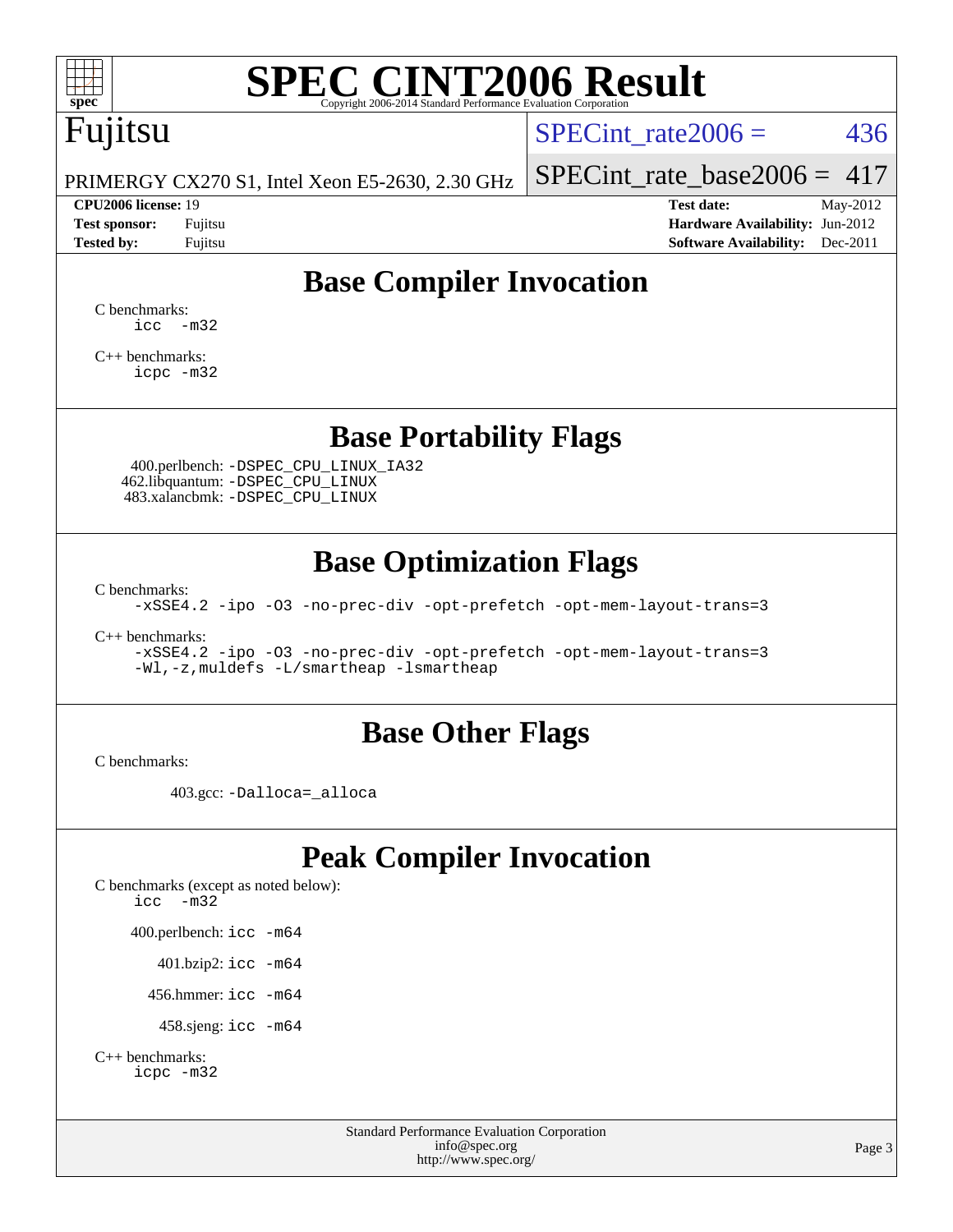

#### **[SPEC CINT2006 Result](http://www.spec.org/auto/cpu2006/Docs/result-fields.html#SPECCINT2006Result)** Copyright 2006-2014 Standard Performance Evaluation C

## Fujitsu

SPECint rate $2006 = 436$ 

PRIMERGY CX270 S1, Intel Xeon E5-2630, 2.30 GHz

SPECint rate base2006 =  $417$ 

**[CPU2006 license:](http://www.spec.org/auto/cpu2006/Docs/result-fields.html#CPU2006license)** 19 **[Test date:](http://www.spec.org/auto/cpu2006/Docs/result-fields.html#Testdate)** May-2012 **[Test sponsor:](http://www.spec.org/auto/cpu2006/Docs/result-fields.html#Testsponsor)** Fujitsu **[Hardware Availability:](http://www.spec.org/auto/cpu2006/Docs/result-fields.html#HardwareAvailability)** Jun-2012 **[Tested by:](http://www.spec.org/auto/cpu2006/Docs/result-fields.html#Testedby)** Fujitsu **Fugital Example 2011 [Software Availability:](http://www.spec.org/auto/cpu2006/Docs/result-fields.html#SoftwareAvailability)** Dec-2011

#### **[Peak Portability Flags](http://www.spec.org/auto/cpu2006/Docs/result-fields.html#PeakPortabilityFlags)**

 400.perlbench: [-DSPEC\\_CPU\\_LP64](http://www.spec.org/cpu2006/results/res2012q3/cpu2006-20120620-23148.flags.html#b400.perlbench_peakCPORTABILITY_DSPEC_CPU_LP64) [-DSPEC\\_CPU\\_LINUX\\_X64](http://www.spec.org/cpu2006/results/res2012q3/cpu2006-20120620-23148.flags.html#b400.perlbench_peakCPORTABILITY_DSPEC_CPU_LINUX_X64) 401.bzip2: [-DSPEC\\_CPU\\_LP64](http://www.spec.org/cpu2006/results/res2012q3/cpu2006-20120620-23148.flags.html#suite_peakCPORTABILITY401_bzip2_DSPEC_CPU_LP64) 456.hmmer: [-DSPEC\\_CPU\\_LP64](http://www.spec.org/cpu2006/results/res2012q3/cpu2006-20120620-23148.flags.html#suite_peakCPORTABILITY456_hmmer_DSPEC_CPU_LP64) 458.sjeng: [-DSPEC\\_CPU\\_LP64](http://www.spec.org/cpu2006/results/res2012q3/cpu2006-20120620-23148.flags.html#suite_peakCPORTABILITY458_sjeng_DSPEC_CPU_LP64) 462.libquantum: [-DSPEC\\_CPU\\_LINUX](http://www.spec.org/cpu2006/results/res2012q3/cpu2006-20120620-23148.flags.html#b462.libquantum_peakCPORTABILITY_DSPEC_CPU_LINUX) 483.xalancbmk: [-DSPEC\\_CPU\\_LINUX](http://www.spec.org/cpu2006/results/res2012q3/cpu2006-20120620-23148.flags.html#b483.xalancbmk_peakCXXPORTABILITY_DSPEC_CPU_LINUX)

## **[Peak Optimization Flags](http://www.spec.org/auto/cpu2006/Docs/result-fields.html#PeakOptimizationFlags)**

[C benchmarks](http://www.spec.org/auto/cpu2006/Docs/result-fields.html#Cbenchmarks):

 400.perlbench: [-xSSE4.2](http://www.spec.org/cpu2006/results/res2012q3/cpu2006-20120620-23148.flags.html#user_peakPASS2_CFLAGSPASS2_LDCFLAGS400_perlbench_f-xSSE42_f91528193cf0b216347adb8b939d4107)(pass 2) [-prof-gen](http://www.spec.org/cpu2006/results/res2012q3/cpu2006-20120620-23148.flags.html#user_peakPASS1_CFLAGSPASS1_LDCFLAGS400_perlbench_prof_gen_e43856698f6ca7b7e442dfd80e94a8fc)(pass 1) [-ipo](http://www.spec.org/cpu2006/results/res2012q3/cpu2006-20120620-23148.flags.html#user_peakPASS2_CFLAGSPASS2_LDCFLAGS400_perlbench_f-ipo)(pass 2) [-O3](http://www.spec.org/cpu2006/results/res2012q3/cpu2006-20120620-23148.flags.html#user_peakPASS2_CFLAGSPASS2_LDCFLAGS400_perlbench_f-O3)(pass 2) [-no-prec-div](http://www.spec.org/cpu2006/results/res2012q3/cpu2006-20120620-23148.flags.html#user_peakPASS2_CFLAGSPASS2_LDCFLAGS400_perlbench_f-no-prec-div)(pass 2) [-prof-use](http://www.spec.org/cpu2006/results/res2012q3/cpu2006-20120620-23148.flags.html#user_peakPASS2_CFLAGSPASS2_LDCFLAGS400_perlbench_prof_use_bccf7792157ff70d64e32fe3e1250b55)(pass 2) [-auto-ilp32](http://www.spec.org/cpu2006/results/res2012q3/cpu2006-20120620-23148.flags.html#user_peakCOPTIMIZE400_perlbench_f-auto-ilp32)  $401.bzip2: -xSSE4.2(pass 2) -prof-qen(pass 1) -ipo(pass 2)$  $401.bzip2: -xSSE4.2(pass 2) -prof-qen(pass 1) -ipo(pass 2)$  $401.bzip2: -xSSE4.2(pass 2) -prof-qen(pass 1) -ipo(pass 2)$  $401.bzip2: -xSSE4.2(pass 2) -prof-qen(pass 1) -ipo(pass 2)$  $401.bzip2: -xSSE4.2(pass 2) -prof-qen(pass 1) -ipo(pass 2)$ [-O3](http://www.spec.org/cpu2006/results/res2012q3/cpu2006-20120620-23148.flags.html#user_peakPASS2_CFLAGSPASS2_LDCFLAGS401_bzip2_f-O3)(pass 2) [-no-prec-div](http://www.spec.org/cpu2006/results/res2012q3/cpu2006-20120620-23148.flags.html#user_peakPASS2_CFLAGSPASS2_LDCFLAGS401_bzip2_f-no-prec-div)(pass 2) [-prof-use](http://www.spec.org/cpu2006/results/res2012q3/cpu2006-20120620-23148.flags.html#user_peakPASS2_CFLAGSPASS2_LDCFLAGS401_bzip2_prof_use_bccf7792157ff70d64e32fe3e1250b55)(pass 2) [-opt-prefetch](http://www.spec.org/cpu2006/results/res2012q3/cpu2006-20120620-23148.flags.html#user_peakCOPTIMIZE401_bzip2_f-opt-prefetch) [-auto-ilp32](http://www.spec.org/cpu2006/results/res2012q3/cpu2006-20120620-23148.flags.html#user_peakCOPTIMIZE401_bzip2_f-auto-ilp32) [-ansi-alias](http://www.spec.org/cpu2006/results/res2012q3/cpu2006-20120620-23148.flags.html#user_peakCOPTIMIZE401_bzip2_f-ansi-alias)  $403.\text{sec: basepeak}$  = yes 429.mcf: basepeak = yes 445.gobmk: [-xSSE4.2](http://www.spec.org/cpu2006/results/res2012q3/cpu2006-20120620-23148.flags.html#user_peakPASS2_CFLAGSPASS2_LDCFLAGS445_gobmk_f-xSSE42_f91528193cf0b216347adb8b939d4107)(pass 2) [-prof-gen](http://www.spec.org/cpu2006/results/res2012q3/cpu2006-20120620-23148.flags.html#user_peakPASS1_CFLAGSPASS1_LDCFLAGS445_gobmk_prof_gen_e43856698f6ca7b7e442dfd80e94a8fc)(pass 1) [-prof-use](http://www.spec.org/cpu2006/results/res2012q3/cpu2006-20120620-23148.flags.html#user_peakPASS2_CFLAGSPASS2_LDCFLAGS445_gobmk_prof_use_bccf7792157ff70d64e32fe3e1250b55)(pass 2) [-ansi-alias](http://www.spec.org/cpu2006/results/res2012q3/cpu2006-20120620-23148.flags.html#user_peakCOPTIMIZE445_gobmk_f-ansi-alias) [-opt-mem-layout-trans=3](http://www.spec.org/cpu2006/results/res2012q3/cpu2006-20120620-23148.flags.html#user_peakCOPTIMIZE445_gobmk_f-opt-mem-layout-trans_a7b82ad4bd7abf52556d4961a2ae94d5) 456.hmmer: [-xSSE4.2](http://www.spec.org/cpu2006/results/res2012q3/cpu2006-20120620-23148.flags.html#user_peakCOPTIMIZE456_hmmer_f-xSSE42_f91528193cf0b216347adb8b939d4107) [-ipo](http://www.spec.org/cpu2006/results/res2012q3/cpu2006-20120620-23148.flags.html#user_peakCOPTIMIZE456_hmmer_f-ipo) [-O3](http://www.spec.org/cpu2006/results/res2012q3/cpu2006-20120620-23148.flags.html#user_peakCOPTIMIZE456_hmmer_f-O3) [-no-prec-div](http://www.spec.org/cpu2006/results/res2012q3/cpu2006-20120620-23148.flags.html#user_peakCOPTIMIZE456_hmmer_f-no-prec-div) [-unroll2](http://www.spec.org/cpu2006/results/res2012q3/cpu2006-20120620-23148.flags.html#user_peakCOPTIMIZE456_hmmer_f-unroll_784dae83bebfb236979b41d2422d7ec2) [-auto-ilp32](http://www.spec.org/cpu2006/results/res2012q3/cpu2006-20120620-23148.flags.html#user_peakCOPTIMIZE456_hmmer_f-auto-ilp32) 458.sjeng: [-xSSE4.2](http://www.spec.org/cpu2006/results/res2012q3/cpu2006-20120620-23148.flags.html#user_peakPASS2_CFLAGSPASS2_LDCFLAGS458_sjeng_f-xSSE42_f91528193cf0b216347adb8b939d4107)(pass 2) [-prof-gen](http://www.spec.org/cpu2006/results/res2012q3/cpu2006-20120620-23148.flags.html#user_peakPASS1_CFLAGSPASS1_LDCFLAGS458_sjeng_prof_gen_e43856698f6ca7b7e442dfd80e94a8fc)(pass 1) [-ipo](http://www.spec.org/cpu2006/results/res2012q3/cpu2006-20120620-23148.flags.html#user_peakPASS2_CFLAGSPASS2_LDCFLAGS458_sjeng_f-ipo)(pass 2) [-O3](http://www.spec.org/cpu2006/results/res2012q3/cpu2006-20120620-23148.flags.html#user_peakPASS2_CFLAGSPASS2_LDCFLAGS458_sjeng_f-O3)(pass 2) [-no-prec-div](http://www.spec.org/cpu2006/results/res2012q3/cpu2006-20120620-23148.flags.html#user_peakPASS2_CFLAGSPASS2_LDCFLAGS458_sjeng_f-no-prec-div)(pass 2) [-prof-use](http://www.spec.org/cpu2006/results/res2012q3/cpu2006-20120620-23148.flags.html#user_peakPASS2_CFLAGSPASS2_LDCFLAGS458_sjeng_prof_use_bccf7792157ff70d64e32fe3e1250b55)(pass 2) [-unroll4](http://www.spec.org/cpu2006/results/res2012q3/cpu2006-20120620-23148.flags.html#user_peakCOPTIMIZE458_sjeng_f-unroll_4e5e4ed65b7fd20bdcd365bec371b81f) [-auto-ilp32](http://www.spec.org/cpu2006/results/res2012q3/cpu2006-20120620-23148.flags.html#user_peakCOPTIMIZE458_sjeng_f-auto-ilp32)  $462$ .libquantum: basepeak = yes 464.h264ref: [-xSSE4.2](http://www.spec.org/cpu2006/results/res2012q3/cpu2006-20120620-23148.flags.html#user_peakPASS2_CFLAGSPASS2_LDCFLAGS464_h264ref_f-xSSE42_f91528193cf0b216347adb8b939d4107)(pass 2) [-prof-gen](http://www.spec.org/cpu2006/results/res2012q3/cpu2006-20120620-23148.flags.html#user_peakPASS1_CFLAGSPASS1_LDCFLAGS464_h264ref_prof_gen_e43856698f6ca7b7e442dfd80e94a8fc)(pass 1) [-ipo](http://www.spec.org/cpu2006/results/res2012q3/cpu2006-20120620-23148.flags.html#user_peakPASS2_CFLAGSPASS2_LDCFLAGS464_h264ref_f-ipo)(pass 2) [-O3](http://www.spec.org/cpu2006/results/res2012q3/cpu2006-20120620-23148.flags.html#user_peakPASS2_CFLAGSPASS2_LDCFLAGS464_h264ref_f-O3)(pass 2) [-no-prec-div](http://www.spec.org/cpu2006/results/res2012q3/cpu2006-20120620-23148.flags.html#user_peakPASS2_CFLAGSPASS2_LDCFLAGS464_h264ref_f-no-prec-div)(pass 2) [-prof-use](http://www.spec.org/cpu2006/results/res2012q3/cpu2006-20120620-23148.flags.html#user_peakPASS2_CFLAGSPASS2_LDCFLAGS464_h264ref_prof_use_bccf7792157ff70d64e32fe3e1250b55)(pass 2) [-unroll2](http://www.spec.org/cpu2006/results/res2012q3/cpu2006-20120620-23148.flags.html#user_peakCOPTIMIZE464_h264ref_f-unroll_784dae83bebfb236979b41d2422d7ec2) [-ansi-alias](http://www.spec.org/cpu2006/results/res2012q3/cpu2006-20120620-23148.flags.html#user_peakCOPTIMIZE464_h264ref_f-ansi-alias)

[C++ benchmarks:](http://www.spec.org/auto/cpu2006/Docs/result-fields.html#CXXbenchmarks)

 471.omnetpp: [-xSSE4.2](http://www.spec.org/cpu2006/results/res2012q3/cpu2006-20120620-23148.flags.html#user_peakPASS2_CXXFLAGSPASS2_LDCXXFLAGS471_omnetpp_f-xSSE42_f91528193cf0b216347adb8b939d4107)(pass 2) [-prof-gen](http://www.spec.org/cpu2006/results/res2012q3/cpu2006-20120620-23148.flags.html#user_peakPASS1_CXXFLAGSPASS1_LDCXXFLAGS471_omnetpp_prof_gen_e43856698f6ca7b7e442dfd80e94a8fc)(pass 1) [-ipo](http://www.spec.org/cpu2006/results/res2012q3/cpu2006-20120620-23148.flags.html#user_peakPASS2_CXXFLAGSPASS2_LDCXXFLAGS471_omnetpp_f-ipo)(pass 2) [-O3](http://www.spec.org/cpu2006/results/res2012q3/cpu2006-20120620-23148.flags.html#user_peakPASS2_CXXFLAGSPASS2_LDCXXFLAGS471_omnetpp_f-O3)(pass 2) [-no-prec-div](http://www.spec.org/cpu2006/results/res2012q3/cpu2006-20120620-23148.flags.html#user_peakPASS2_CXXFLAGSPASS2_LDCXXFLAGS471_omnetpp_f-no-prec-div)(pass 2) [-prof-use](http://www.spec.org/cpu2006/results/res2012q3/cpu2006-20120620-23148.flags.html#user_peakPASS2_CXXFLAGSPASS2_LDCXXFLAGS471_omnetpp_prof_use_bccf7792157ff70d64e32fe3e1250b55)(pass 2) [-ansi-alias](http://www.spec.org/cpu2006/results/res2012q3/cpu2006-20120620-23148.flags.html#user_peakCXXOPTIMIZE471_omnetpp_f-ansi-alias) [-opt-ra-region-strategy=block](http://www.spec.org/cpu2006/results/res2012q3/cpu2006-20120620-23148.flags.html#user_peakCXXOPTIMIZE471_omnetpp_f-opt-ra-region-strategy_a0a37c372d03933b2a18d4af463c1f69) [-Wl,-z,muldefs](http://www.spec.org/cpu2006/results/res2012q3/cpu2006-20120620-23148.flags.html#user_peakEXTRA_LDFLAGS471_omnetpp_link_force_multiple1_74079c344b956b9658436fd1b6dd3a8a) [-L/smartheap -lsmartheap](http://www.spec.org/cpu2006/results/res2012q3/cpu2006-20120620-23148.flags.html#user_peakEXTRA_LIBS471_omnetpp_SmartHeap_7c9e394a5779e1a7fec7c221e123830c)

473.astar: basepeak = yes

Continued on next page

Standard Performance Evaluation Corporation [info@spec.org](mailto:info@spec.org) <http://www.spec.org/>